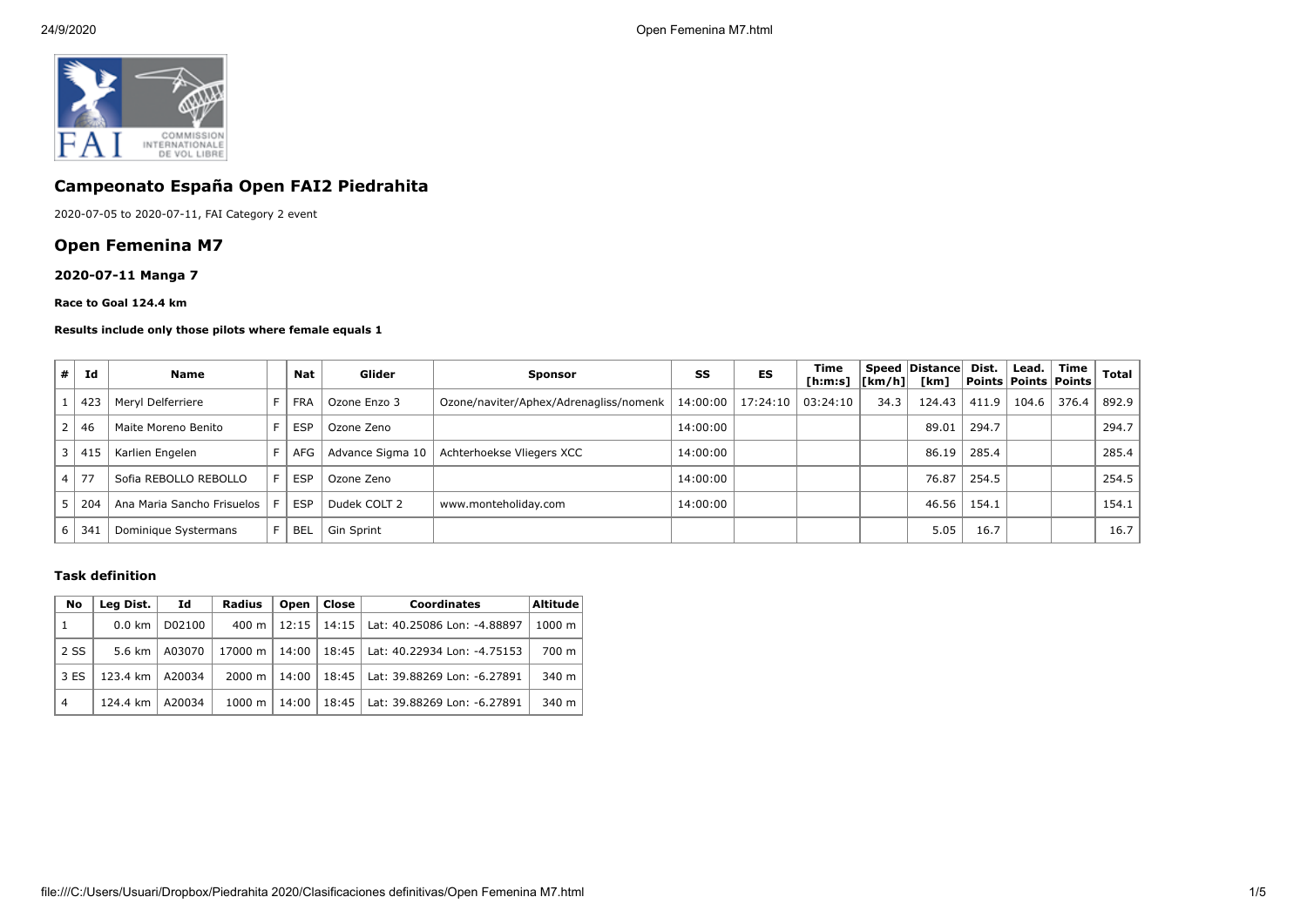24/9/2020 Open Femenina M7.html

**Pilots not yet processed (NYP)**

**Id Name**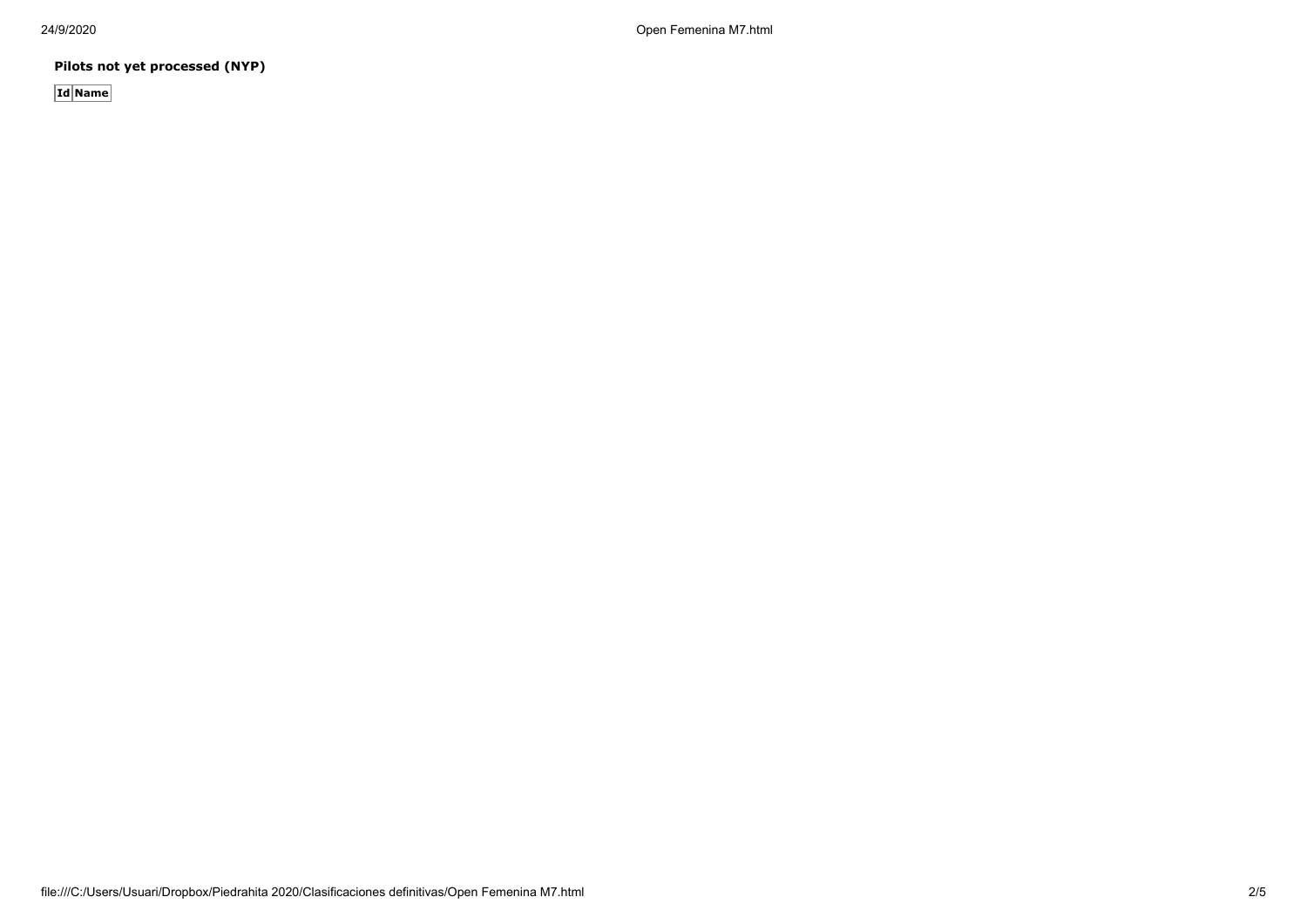## **Task statistics**

| param                           | value                     |  |  |  |  |
|---------------------------------|---------------------------|--|--|--|--|
| ss_distance                     | 116.884                   |  |  |  |  |
| task_distance                   | 124.426                   |  |  |  |  |
| launch_to_ess_distance          | 123.425                   |  |  |  |  |
| no_of_pilots_present            | 139                       |  |  |  |  |
| no_of_pilots_flying             | 139                       |  |  |  |  |
| no_of_pilots_lo                 | 70                        |  |  |  |  |
| no_of_pilots_reaching_nom_dist  | 128                       |  |  |  |  |
| no_of_pilots_reaching_es        | 71                        |  |  |  |  |
| no_of_pilots_reaching_goal      | 69                        |  |  |  |  |
| sum_flown_distance              | 13419.492                 |  |  |  |  |
| best dist                       | 124.426                   |  |  |  |  |
| best_time                       | 3.2658                    |  |  |  |  |
| worst_time                      | 4.565                     |  |  |  |  |
| qnh_setting                     | 1013.25                   |  |  |  |  |
| no_of_pilots_in_competition     | 150                       |  |  |  |  |
| no_of_pilots_landed_before_stop | 0                         |  |  |  |  |
| sum_dist_over_min               | 12867.948                 |  |  |  |  |
| sum_real_dist_over_min          | 12867.948                 |  |  |  |  |
| sum_flown_distances             | 13419.492                 |  |  |  |  |
| best_real_dist                  | 124.426                   |  |  |  |  |
| last_start_time                 | 2020-07-11T14:00:00+02:00 |  |  |  |  |
| first_start_time                | 2020-07-11T14:00:00+02:00 |  |  |  |  |
| first_finish_time               | 2020-07-11T17:15:57+02:00 |  |  |  |  |
| max_time_to_get_time_points     | 5.073                     |  |  |  |  |
| goalratio                       | 0.4964                    |  |  |  |  |
| arrival_weight                  | 0                         |  |  |  |  |
| departure_weight                | 0                         |  |  |  |  |
| leading_weight                  | 0.162                     |  |  |  |  |
| time_weight                     | 0.4261                    |  |  |  |  |
| distance_weight                 | 0.4119                    |  |  |  |  |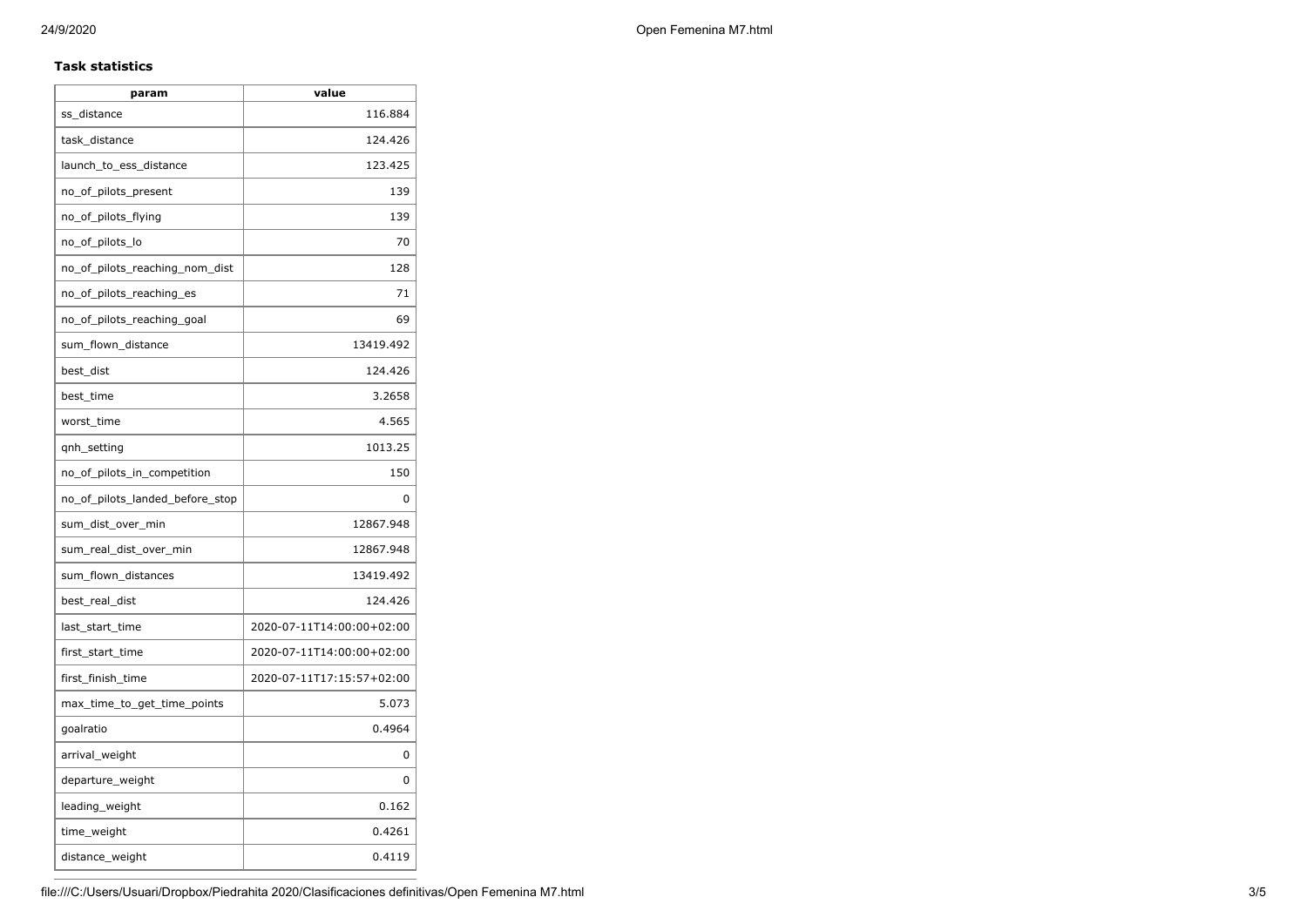| param                        | value        |
|------------------------------|--------------|
| smallest_leading_coefficient | 2.1862       |
| available_points_distance    | 411.9244     |
| available_points_time        | 426.0756     |
| available_points_departure   | 0            |
| available_points_leading     | 162          |
| available_points_arrival     | 0            |
| time_validity                | 1            |
| launch_validity              | 1            |
| distance_validity            | $\mathbf{1}$ |
| stop_validity                | $\mathbf{1}$ |
| day_quality                  | 1            |
| ftv_day_validity             | 0.9535       |
| time_points_stop_correction  | 0            |

#### **Scoring formula settings**

| param                                        | value          |
|----------------------------------------------|----------------|
| id                                           | GAP2020        |
| use_distance_points                          | 1              |
| use_time_points                              | 1              |
| use_departure_points                         | $\Omega$       |
| use_leading_points                           | 1              |
| use_arrival_position_points                  | 0              |
| use_arrival_time_points                      | 0              |
| time points if not in goal                   | $\Omega$       |
| jump_the_gun_factor                          | $\Omega$       |
| jump_the_gun_max                             | 0              |
| use 1000 points for max day quality          | $\Omega$       |
| normalize_1000_before_day_quality            | 0              |
| time_validity_based_on_pilot_with_speed_rank | 1              |
| bonus_gr                                     | $\overline{2}$ |
| no_pilots_in_goal_factor                     | 0.8            |
| task_stopped_factor                          | 0.7            |

24/9/2020 Open Femenina M7.html